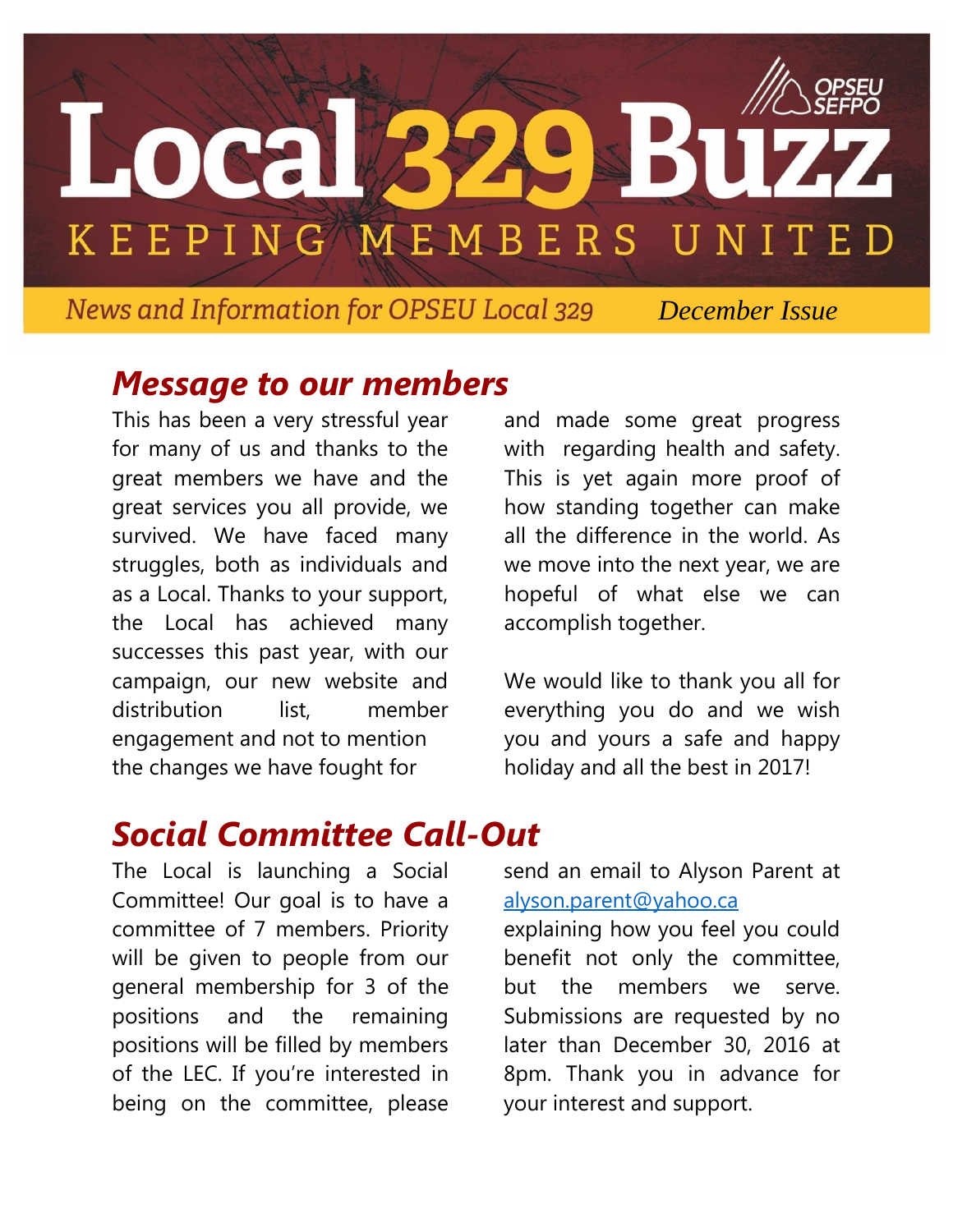### *Health and safety matters*

Flu season has returned. We would like to remind members who are showing symptoms of the flu to please inform your manager and the Occupational Health Nurse of your illness, but most importantly, please stay home. There are

enough bugs and viruses going around this time of year we really don't need to be bringing in any more to work when it can be avoided. Thank you for your understanding and consideration for those we work with and serve.

### *Travel voucher winner*

Congratulations Shelley Ritchie, the lucky winner of the \$1200.00 travel voucher. Shelley was one of many people who were entered into the draw simply by attending General Membership meetings this year. Thank you to everyone attended meetings and congratulations again Shelley!

## Baby Item and Food Drive

A huge thank you to everyone who donated to our recent baby item and food drive. Between your generosity and a donation from the Local, each charity will be receiving several boxes of well needed supplies.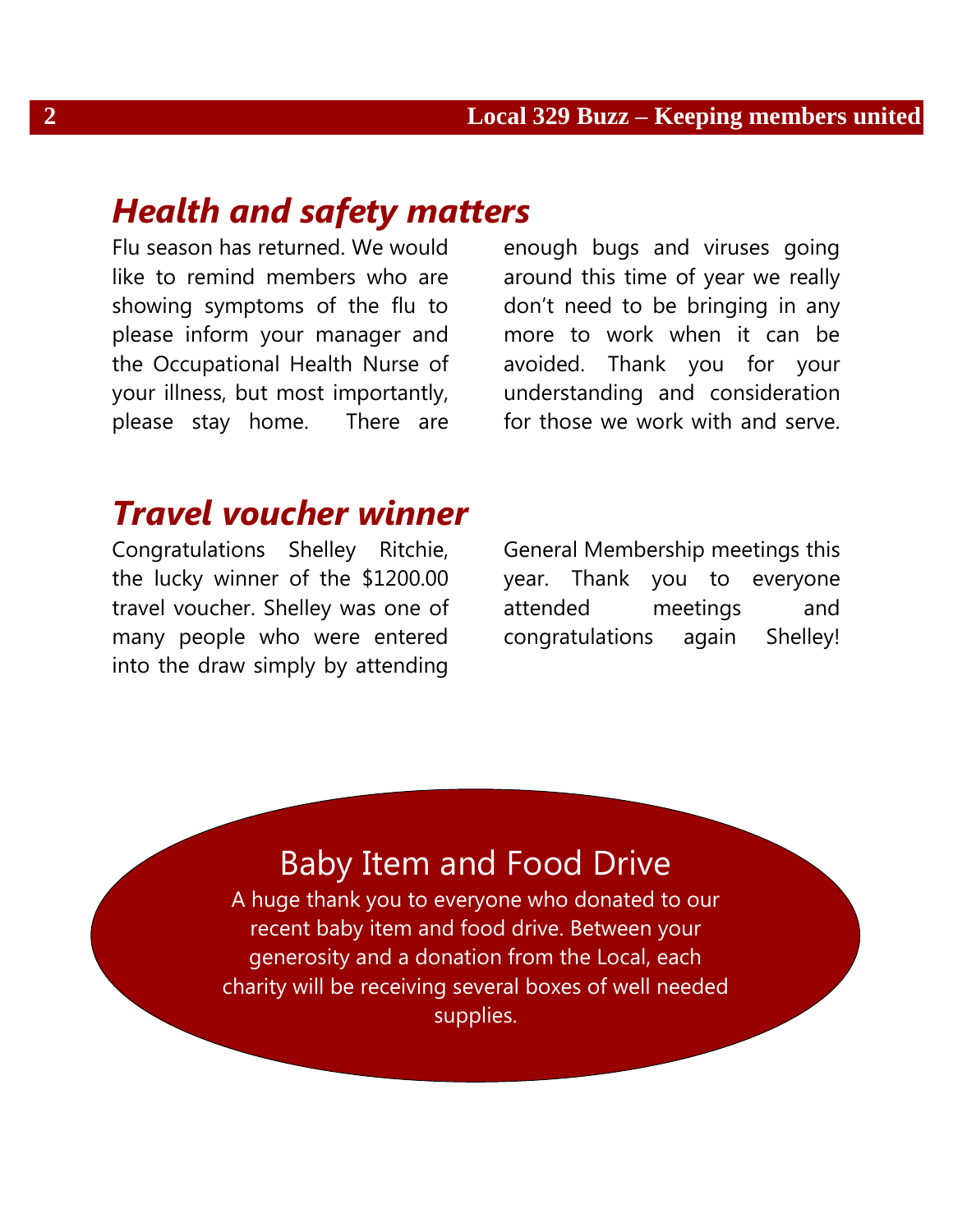### *Member database*

We are currently working on updating our member database. This database drives our rebates from Head Office, so it's important that we update it as soon as possible. We will be attempting to contact all members who have not yet completed an OPSEU enrollment form (usually completed during orientation) over the next couple of weeks. Once the enrollment forms are

### *Puzzle winners*

Congratulations to our November winners, Jen Dusome and Heather Duncan. You have each won a \$10 gift certificate to Tim Hortons.

completed and submitted into OPSEU's database, you will receive your membership card in the mail (this can take up to several months) and you can use it towards receiving some great discounts. Please check out opseu.org for further information.

If you require a replacement card, please contact OPSEU Head Office at 1-800-268-7376 to request one.

Thank you to everyone who participated. Don't forget to send in your completed puzzles every month for your chance to win.

### *We want to hear from you*

Do you have any suggestions for newsletter content? Do you have a recipe you want to share? If so,

# *Email distribution list*

Do you want to get important notices from the Local via email?

please send it to us via the "contact us" link on our website or email [alyson.parent@yahoo.ca.](mailto:alyson.parent@yahoo.ca)

Sign up now so you don't miss out on anything.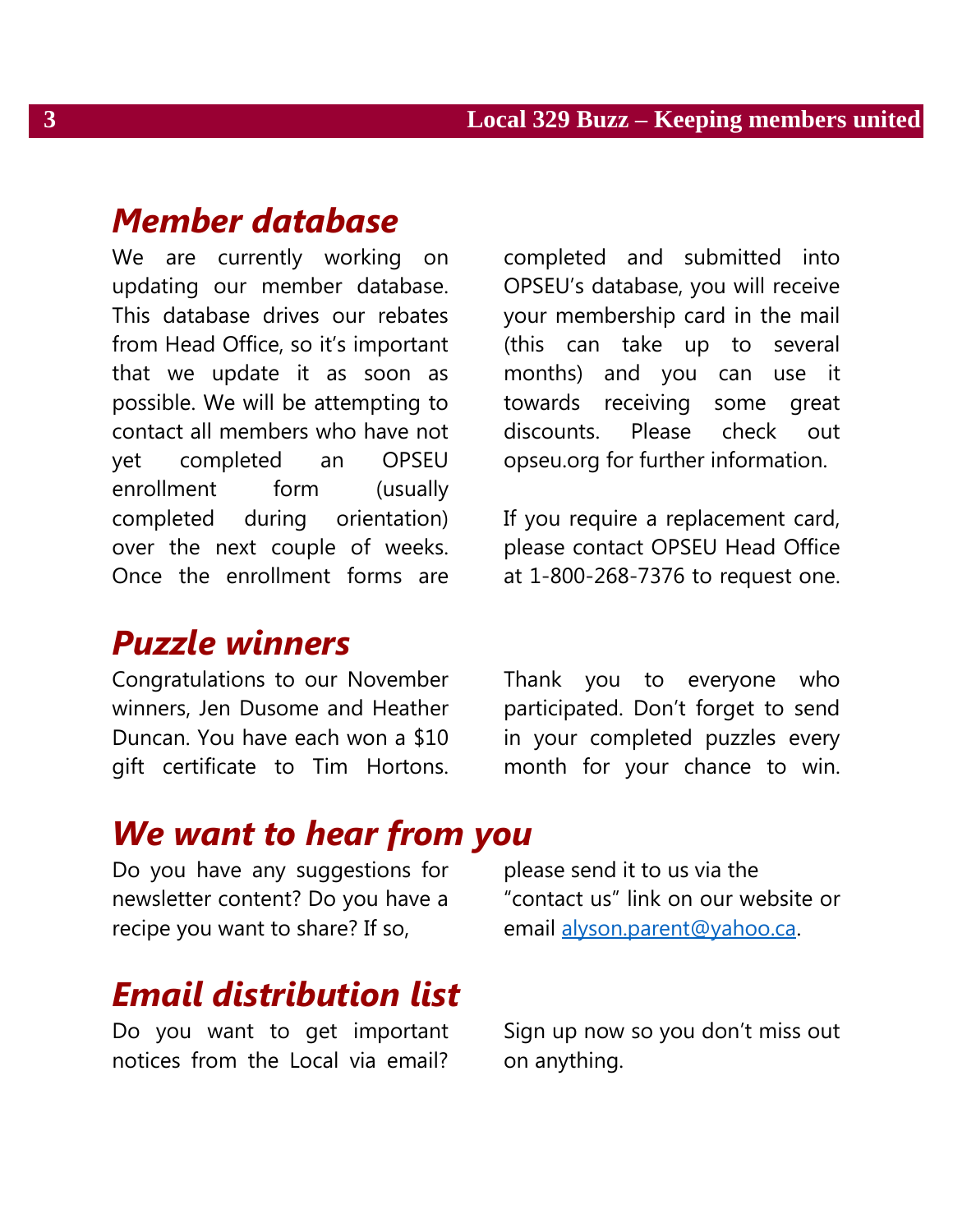# Christmas Morning French Toast

(submitted by Gail Redditt)

Ingredients: 4 eggs ½ cup cream or milk ¼ cup brown sugar

2 TBSP orange juice pinch of nutmeg and cinnamon 6 thick slices of bread (plain or raisin)

Directions:

- 1. In a shallow baking dish, combine eggs, cream, sugar, orange juice and spices.
- 2. Place bread in mixture and leave 5 minutes, turn bread over leave another 5 to 7 minutes until all liquid is absorbed (if preparing ahead of time, cover and refrigerate overnight).
- 3. Transfer bread to a non-stick cookie sheet or cookie sheet lined with buttered foil.
- 4. Bake at 375 (190) for 10 minutes . Turn carefully and bake for another 10 to 15 minutes longer, or until puffed and golden.
- 5. Drizzle with warmed syrup, or sift icing sugar on top, serve with fresh fruit.

This French toast is baked in the oven. It can be assembled the night before and popped in the oven in the morning.